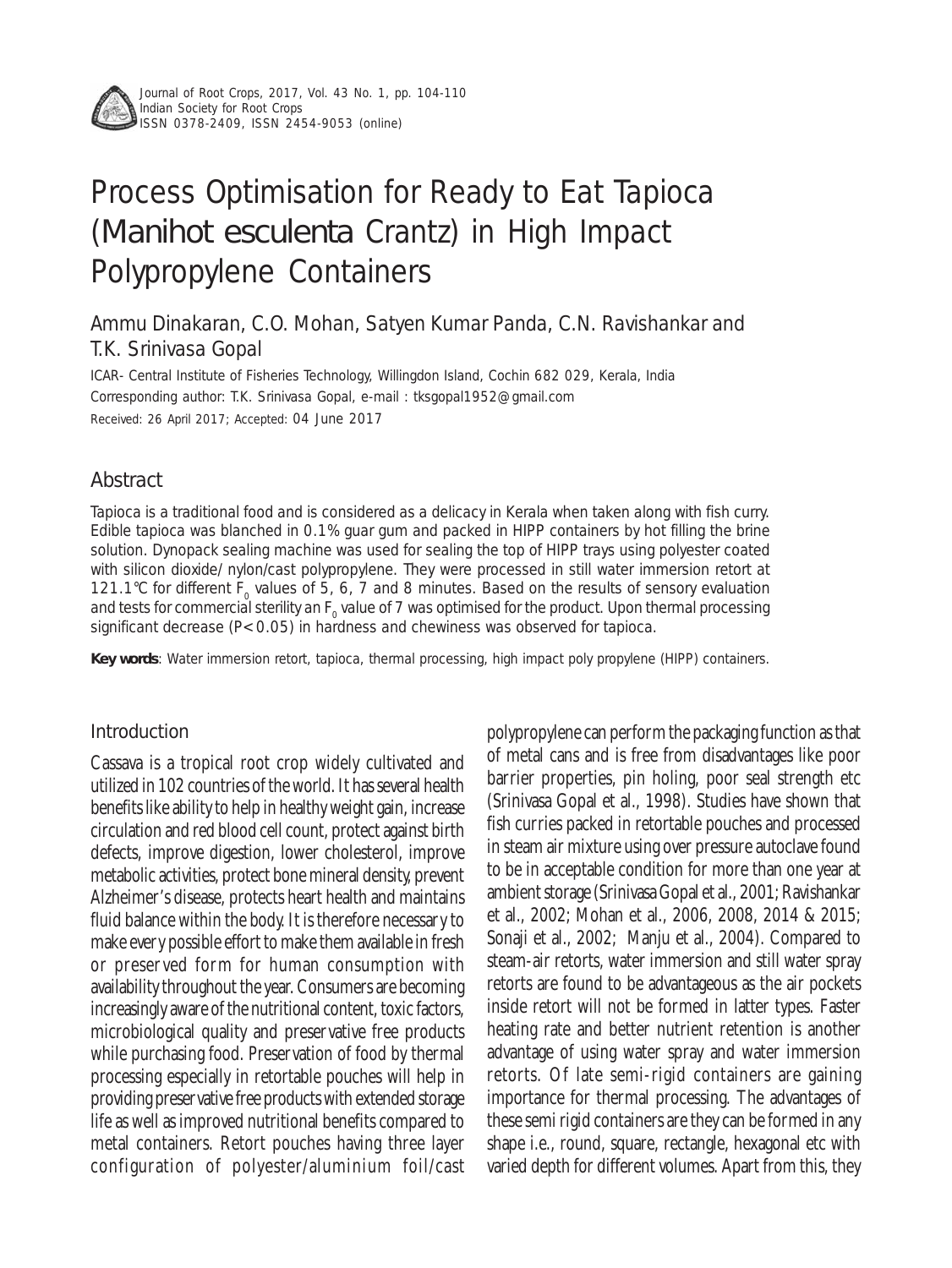can be used as eating bowl due to their rigidness. These containers are either made of multi-layer with many layers of polypropylene and ethylene vinyl alcohol or with High Impact polypropylene (HIPP). Semi-rigid containers made of HIPP are found to be suitable for food contact applications and had good barrier properties (Mohan, 2008). It can also be made locally and are cheaper compared to many commercially available containers. The cooked edible tapioca root as such or in combination with fish curry is consumed widely in most households in Kerala and forms a staple diet in certain places. These are high moisture foods and have a limited storage life at ambient temperature. In order to ensure their distribution and long term storage, it is necessary to preserve them suitably. Hence in this study attempts have been made to standardize process parameters for the development of ready to eat tapioca in thermoformed containers which can be stored at ambient temperatures by subjecting the products to thermal processing using water immersion retort (Fig. 1 & 2).

# Materials and Methods

# High impact polypropylene (HIPP) tray forming

Thermoformed containers are made by vacuum forming equipment (K. L. Thermoformers Private Limited C-67/2, Okhla Industrial Area, Phase-II,New Delhi-110029. India). The equipment consists of a vacuum box with an air outlet and a clamping frame, a mould, a heating panel and a vacuum pump. The mould, which is partly hollow underneath and is perforated, is placed over the air outlet. The thermoplastics sheet is cut and placed over the open top of the vacuum box and securely clamped by means of frame giving an airtight compartment. Provision to set the heating temperature and time of holdings and can be adjusted. The sheet is heated until rubbery. The heater is withdrawn, and air in the box is rapidly evacuated by the vacuum pump. Atmospheric pressure above the sheet forces it down into close contact with the mould where it is cooled sufficiently to retain its shape. The clamping frame is then released, the formed sheet is removed from the mould, and the excess material trimmed off manually by an attachment provided with blade to cut the excess sheet (Fig. 3).

# Processing

Tapioca variety Malayan 4 (*Manihot esculenta* Crantz) was purchased from the local market of Cochin, India were



Fig.1. Die used for thermoforming



Fig. 2. HIPP sheet for thermoforming



Fig.3. Thermoforming machine

washed in potable running water, peeled, cleaned and cut into cubes of uniform size. After thorough washing, the cubes were blanched at a temperature of 95ºC in a solution containing 0.1% guar gum for 2 minutes to reduce the leaching of amylose. In the initial trials, the samples processed without the addition of guar gum resulted in cloudy appearance of the brine solution. Hence the guar gum (0.1%) was used to overcome this. After blanching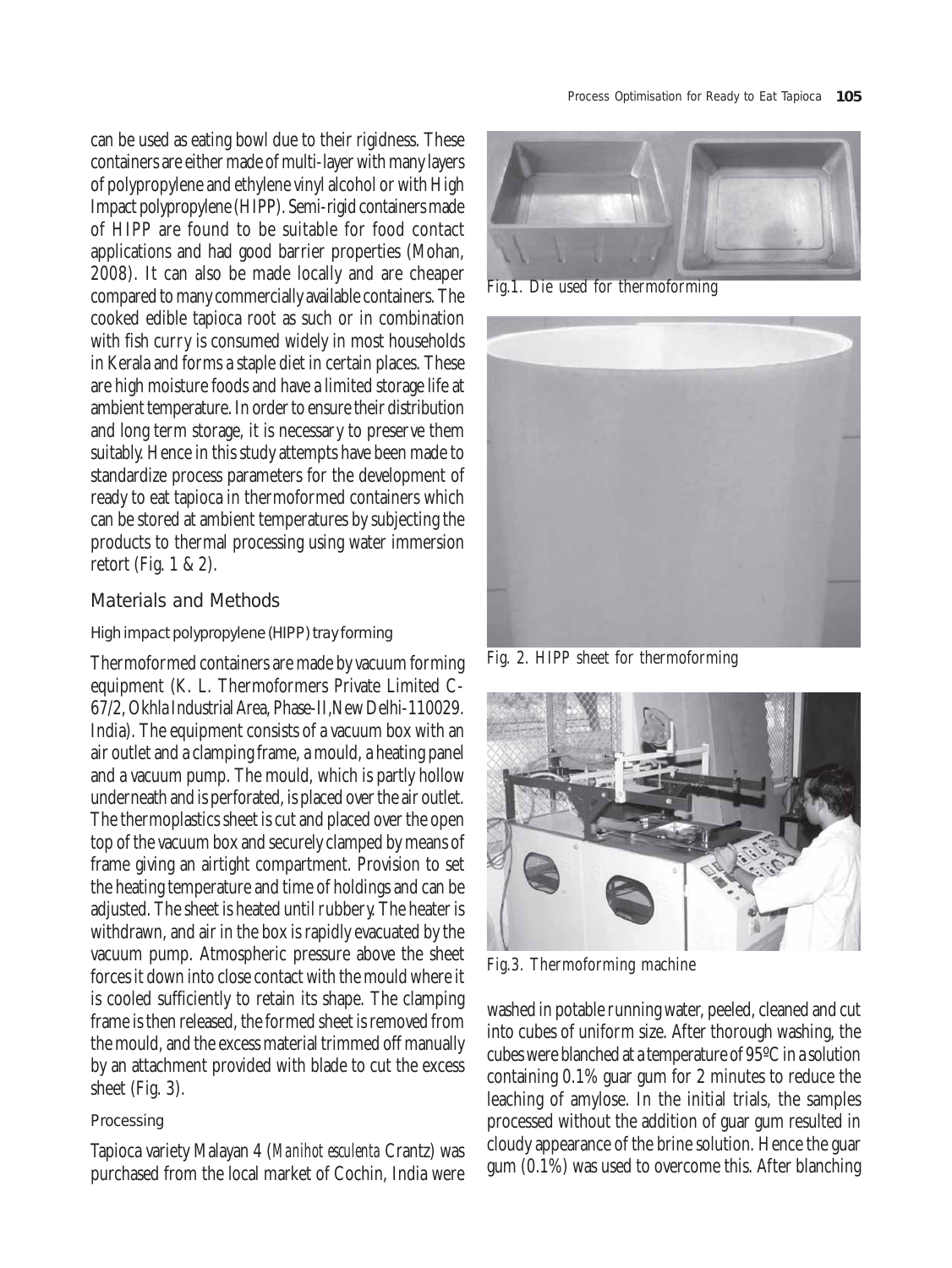the cubes were immediately cooled to prevent excessive cooking. The tapioca cubes, 100g each with 110 ml of 2% hot brine were packed in HIPP containers of size 12.5 x 9.2 x 2.5cm (length x breadth x height) and sealed immediately using a film of cast poly propylene/polyester/ silicon dioxide/nylon using heat sealing machine (Dynopack, Dynopack Industries, Hyderabad, India). Initially the cold point in the water immersion retort was standardized by placing thermocouples of Ellab SSA-12050-G700-TS stainless steel electrode with a length of 50 mm, diameter 1.2 mm in different positions of the retort and heat penetration studies were carried out by monitoring the temperature of the product placed in the cold point. Minimum three containers were fixed with glands and thermocouples, the tips of which were inserted into a cube of tapioca. The filled and sealed trays were laid flat on the trays in a water immersion retort (Lakshmi Engineering Works, Chennai, Tamil Nadu, India). The processing media was water sprayed at a high pressure (28psi) inside in a mist like formation, collected at the bottom, directed to a circulation line. Steam is admitted into the circulation line and also directly inside the retort. The sprayed water absorbs the heat from incoming steam and transmits the same to the products. The thermocouple output was measured using an Ellab E- Val Flex, 14592 data recorder. The retort temperature was maintained at 121.1°C and the trays were processed to  $F_0$  5, 6, 7 and 8 minutes.

The  $\mathrm{F_{0}}$  value for the tapioca was optimized and then pilot scale production was done for carrying out storage studies at room temperature. The samples were analysed at regular intervals of 30 days.

Rapid cooling was done by cutting off the steam supply and recirculation of cooling water. The trays were unloaded from the retort when the core temperature reached around 30ºC. The recorded data was analyzed and heat penetration data were plotted on a log paper with temperature deficit (retort temperature–core temperature) against time. Lag factor for heating  $(J_h)$ , slope of the heating curve  $(f_h)$ , initial temperature deficit (I), final temperature deficit (G), time in minutes for sterilization at retort temperature (U), lag factor for cooling  $(J_c)$  and cook value  $(C_g)$  were determined. The Ball's process time (B) was calculated by Formula method (Ball 1923). Total process time (T) was determined by adding Ball's process time (B) and the effective heating period during come up time i.e., 58% of the come up time. (Stumbo 1973)

Ball's Process time (B)  $= f_h[log (IxI_h) - log g]$ Total process time  $(T) = B + 58\%$  of come up time

The moisture content of tapioca and the proximate composition of mackerel used for the study were determined as per AOAC methods (2000). The amount of amylose and amylopectin present in tapioca was estimated using the method of Gilbert and Spragg (1964). The amount of starch and sugar present in the tapioca used for processing was determined as given by Moorthy and Padmaja (2002).

#### Commercial sterility

Commercial sterility of the processed samples were tested as per IS: 2168 (1971) to assess the adequacy of lethality.

# Texture profile analysis

Texture profile analysis were carried out every 30 days during the storage study using the food texture analyzer (Lloyd Instruments, Model LRX plus F.T-39 No-2, UK) with the help of Nexygen software. Tapioca cut in to 2 cm3 cube was used for texture analysis. Cylindrical probe with 50mm diameter was used for texture analysis at a speed of 12 mm sec<sup>-1</sup> using 500 N load cell. Compression of 40% was used. In the case of raw tapioca due to its hardness the load cell of 500N was not sufficient and thus 5KN load cell was used.

#### Colour analysis

Colour measurements were done every 30 days during the storage and was studied using a Hunter lab Colorimeter (Miniscan XE Plus, Model No D/ 8-S) with geometry of diffuse / 8° (sphere 8 mm view) and an illuminant of D65/ 10 deg for parameters  $L^*$ ,  $a^*$  and  $b^*$  values.  $+a$ value indicates redness and -a is greenness. In the case of  $b^*$  values  $+ b$  is yellowness and  $-b$  indicates blueness.

#### Sensory evaluation

Sensory evaluation based on characterization and differentiation of the various sensory characters such as colour, flavour, texture and overall acceptability were evaluated by a panel of 10 trained judges on a 10-point scale (IS: 6273(II) 1971) at regular intervals of 15 days during the storage study. The softness of the tapioca upon thermal processing was also evaluated by the sensory panelists to assess its suitability. The panelists were asked to assign a score of 1–10 as prescribed by Vijayan and Balachandran (1986). A sensory score of 4.0 was taken as the margin of acceptance.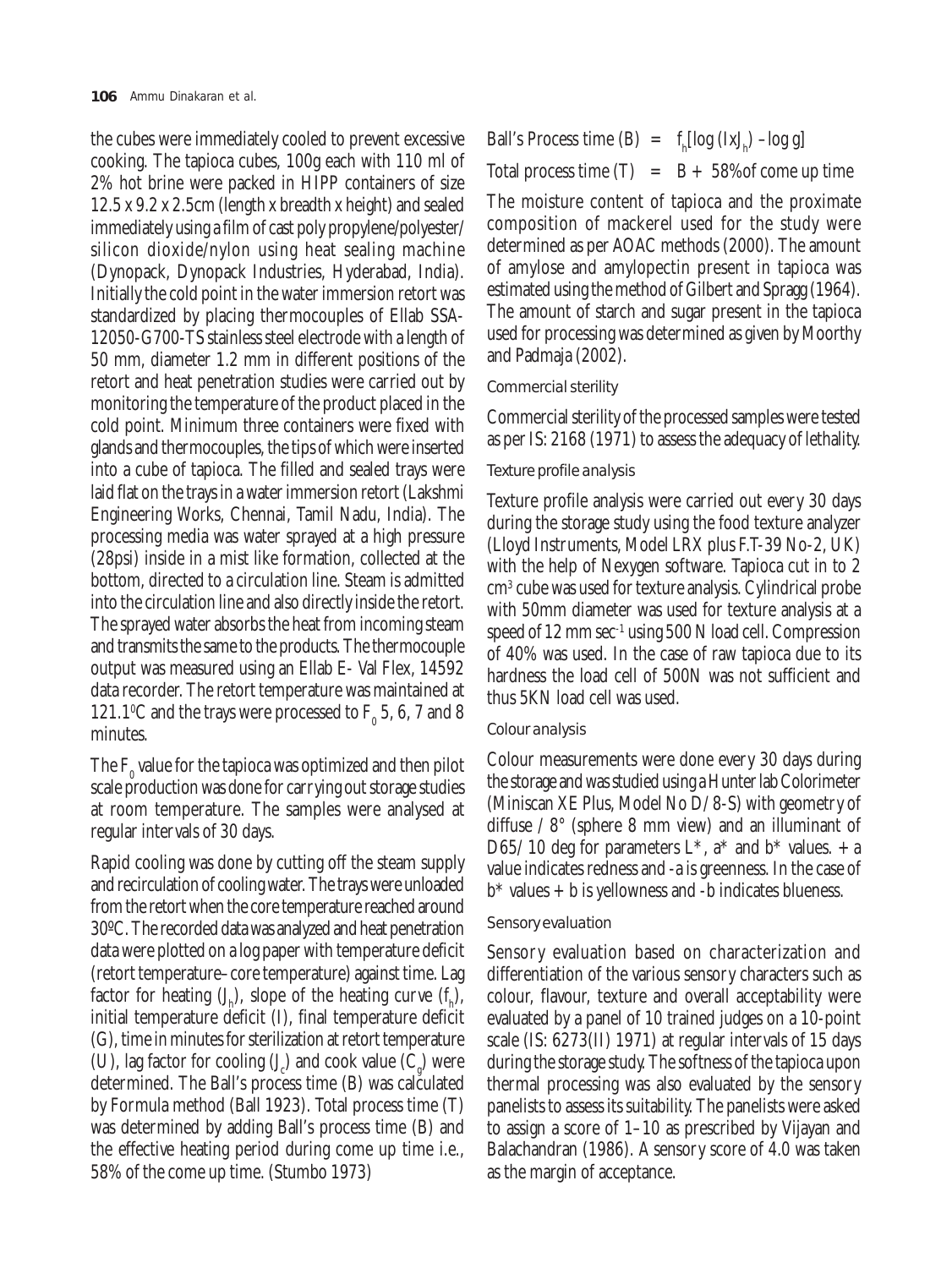#### Statistical analysis

Experimental results are expressed in mean  $\pm$  standard deviation. A minimum of three containers were monitored for time temperature data. Triplicate samples were used for all the biochemical and physical analysis. A minimum of ten samples were used for testing packaging materials. Analysis of variance (ANOVA) was used to define the significance of differences. Significance of differences were established at  $P < 0.05$ .

## Results and Discussion

#### High impact poly propylene tray forming

The optimum conditions for the thermoforming of High Impact Poly Propylene trays are given in table 1.

Table 1. Conditions for thermoforming

| <b>Process Parameters</b> | <b>Setting limit</b> |  |
|---------------------------|----------------------|--|
| Heater-1                  | 398°C                |  |
| Heater-2                  | 395°C                |  |
| Heater-3                  | 389°C                |  |
| <b>Heating time</b>       | 30 sec               |  |
| <b>Holding time</b>       | 15 sec               |  |
| <b>Forming time</b>       | 20 sec               |  |
| <b>Cooling time</b>       | 10 sec               |  |
| <b>Ejection Time</b>      | 10 sec               |  |

The water immersion retort showed uniform heating in all parts of the processing chamber with a variation of only  $\pm 1$ <sup>o</sup>C. Tapioca in brine medium packed in trays was heat processed for  $\mathrm{F_{0}}$  5, 6, 7 and 8 min. The tapioca processed at both  $F_0$  7 and  $F_0$  8 was found to be sterile but those processed at  $F_0$  7 was found to be more acceptable than  $F_0$  8 in terms of texture. The tapioca processed for an  $\mathrm{F_{0}}$  8.0 min was felt softer by the sensory panellists compared to product processed at  $F_0$  7.0 min. The tapioca processed at  $F_0$  5 and 6 were not suitable as they were not sterile commercially. In the preliminary study (results not given), the tapioca was processed without adding guar gum resulted in very soft textured product which could be due to the leaching of amylose. In the present study, guar gum (0.1%) was added to overcome this problem. The fresh unprocessed tapioca had amylose content of  $18.21$  g  $100g<sup>-1</sup>$ , which decreased to 15.82 and 12.63 g  $100g<sup>-1</sup>$  upon thermal processing at  $F_{0}$  7 and 8 min, respectively. The retention of higher amylose content in the tapioca processed at  $F_0$  7.0 min indicates effectiveness of guar gum addition along with heat treatment. The addition of guar gum also resulted in firm texture for the tapioca cubes by preventing the leaching of solids into the brine. This could be due to the uniform deposition of the guar gum on the tapioca preventing leaching of amylose from the product.

The heat penetration characteristics of tapioca in brine medium processed to  $F_0$  7.23 is shown in Table 2.

| Tapioca $F_c$ - 7.23 |
|----------------------|
| 1.01                 |
| 0.89                 |
| 10 minutes           |
| 7.23 minutes         |
| 1.38                 |
| 0.5235               |
| 22.35 minutes        |
| 7minutes             |
| 26.41 minutes        |
| 57.89 minutes        |
|                      |

Table 2. Heat penetration characteristics of tapioca

Where,  $J_h$  lag factor of heating,  $f_h$  slope of heating curve, U= time in minutes for sterilization at retort temperature,  $g = \text{final}$  temperature deficit, B= Ball's process time,  $CUT = \text{come up time}$ ,  $TPT = \text{Total}$ process time,  $Cg = \text{Cook value}$ .

The come up time to attain 121.1ºC was 7 minutes. The come up time should be kept as short as possible (Editor, NCA, 1968). The actual process time for the processing of tapioca to  $F_0$  7.23 was 26.41. The core temperature, retort temperature and  $\mathbf{F}_{0}$  of the process is shown in Figure 4. The retort temperature shows a sudden decrease as soon as the steam was cut off and cold water was circulated. This is necessary because the product should be cooled as soon as possible to avoid overcooking and to prevent growth of thermophiles. The heat penetration characteristics with respect to cook value is presented in Fig. 5.

The proximate composition of tapioca was estimated and the results showed that the tapioca used for processing had a moisture content of  $61 \pm 0.13$ %, starch content of  $27.55 \pm 0.04$ g/100g and sugar content of  $3.74 \pm 0.02$ g/ 100g.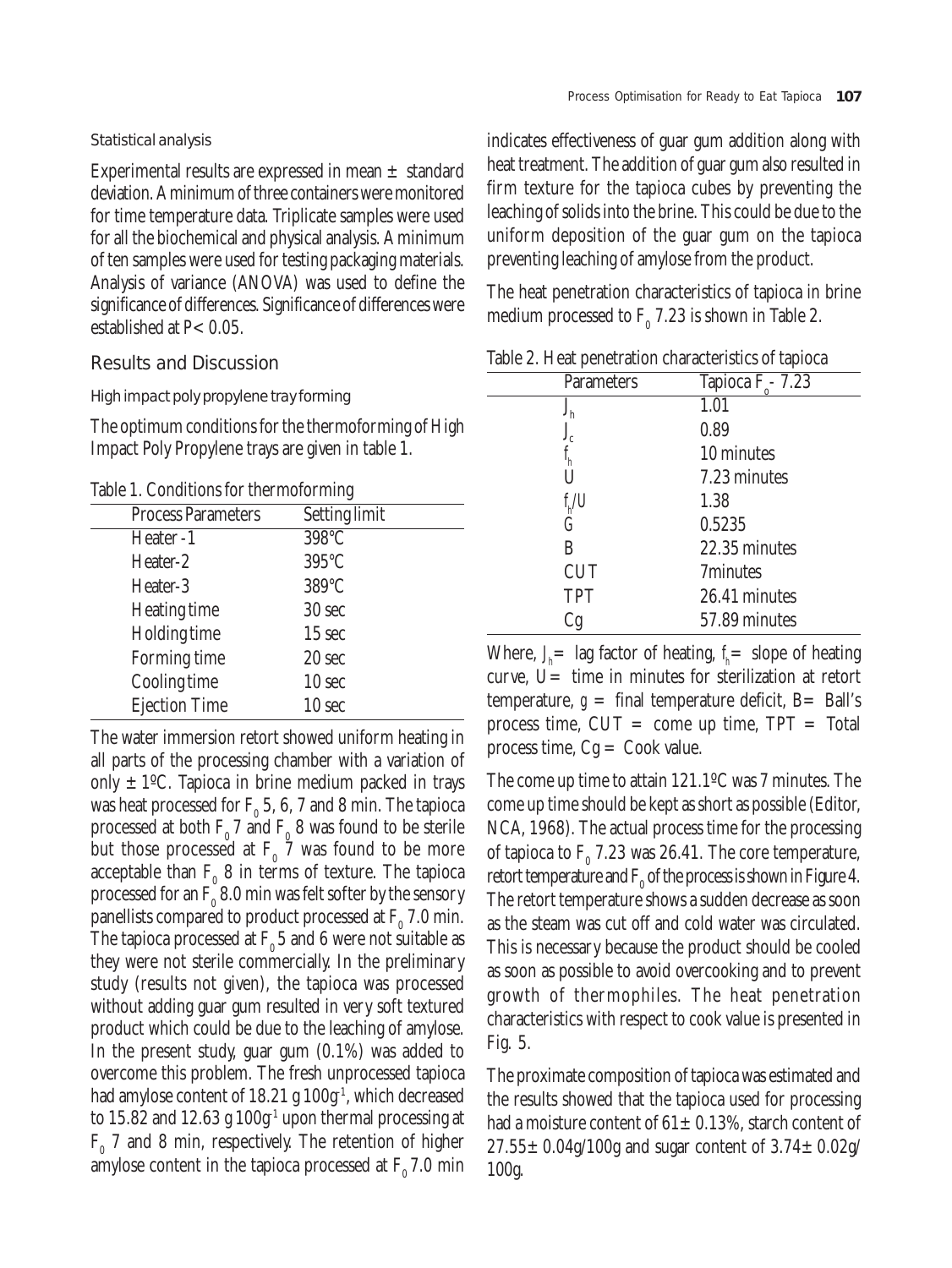

Fig.4. Heat penetration and  $\mathrm{F_{o}}$  value of tapioca in brine



Fig.5. Heat penetration and cook value of tapioca in brine

Table 3. Parameters measured by texture profile analysis of tapioca in brine

Texture profile and colour analysis

The different parameters measured by texture profile analysis of tapioca in brine, processed for  $F_0$  7 is given in Table 3. The hardness and chewiness of tapioca decreased significantly  $(P< 0.05)$  upon thermal processing and there was slight increase in the cohesiveness and springiness. The gumminess was almost same showing no changes due to thermal processing. It is evident that cooking leads to softness. Hardness 2 values are always less than those values obtained at first compression. This is because of the noncompressed sample having a firm texture compared to compressed sample. Table 4 also shows the colour values for tapioca before and after processing. The L\* and b\* values of tapioca decreases on thermal processing whereas there is a slight increase in the a\* value. This is due to the heat induced reactions that occurs during thermal processing. During storage period, an increasing trend for a\* values

| Table 5. I alameters measured by texture prome analysis of taploca in brine |            |                 |                     |                    |                  |                  |  |  |
|-----------------------------------------------------------------------------|------------|-----------------|---------------------|--------------------|------------------|------------------|--|--|
| <b>DAY</b>                                                                  | Hardness 1 | Hardness 2      | <b>Cohesiveness</b> | <b>Springiness</b> | <b>Gumminess</b> | <b>Chewiness</b> |  |  |
|                                                                             | (N)        | (N)             |                     | (mm)               | (Kgf)            | $(Kgf$ mm $)$    |  |  |
| 0 <sup>th</sup>                                                             | 622.33     | $271 \pm 27.87$ | 0.03                | $4.18 \pm 0.53$    | 0.24             | $10.15 \pm 0.46$ |  |  |
|                                                                             | $\pm 7.00$ |                 | $\pm 0.003$         |                    | $\pm$ 0.016      |                  |  |  |
| 30 <sup>th</sup>                                                            | 83.64      | 35.53           | 0.08                | 2.40               | 0.17             | 0.66             |  |  |
|                                                                             | ± 1.29     | $\pm 1.05$      | $\pm 0.003$         | ± 0.24             | $\pm 0.002$      | ± 0.0005         |  |  |
| 60 <sup>th</sup>                                                            | 44.26      | 14.501          | $0.05 \pm 0.002$    | 3.69               | 0.21             | 0.665            |  |  |
|                                                                             | $±$ 1.11   | $\pm$ 0.42      |                     | $\pm 0.38$         | $\pm 0.009$      | $\pm$ 0.018      |  |  |
| 75 <sup>th</sup>                                                            | 40.56      | 9.64            | 0.07                | 2.47               | 0.27             | 0.64             |  |  |
|                                                                             | $\pm 0.62$ | $\pm$ 0.27      | ± 0.001             | $\pm$ 0.38         | $\pm 0.014$      | ± 0.009          |  |  |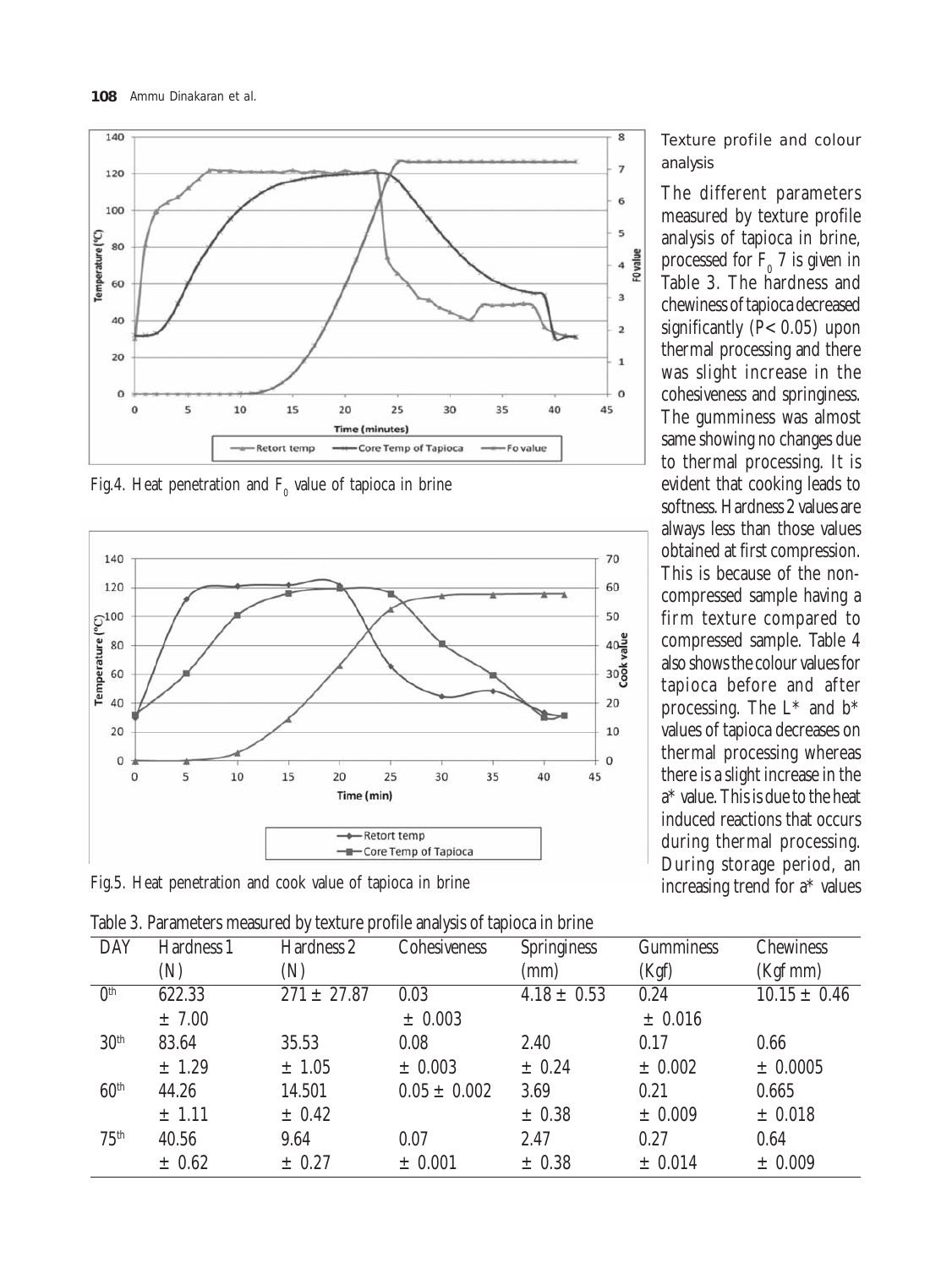| Days of storage | I *              | $a^*$           | h*               |
|-----------------|------------------|-----------------|------------------|
|                 | $83.80 \pm 0.14$ | $0.04 \pm 0.01$ | $22.40 \pm 0$    |
| 30              | $75.04 \pm 0.72$ | $1.36 \pm 0.04$ | $19.51 \pm 0.15$ |
| 60              | $73.29 \pm 0.31$ | $1.42 \pm 0.04$ | $18.60 \pm 0.38$ |
| 90              | $71.41 \pm 0.16$ | $1.97 \pm 0.02$ | $18.10 \pm 0.1$  |

## Table 4. Colour analysis

and a slight decreasing trend for b\* values were observed with the storage period.

#### Sensory evaluation

The overall acceptability for thermally processed tapioca in brine based on the scores assigned by the trained panelists was  $8.8 \pm 0.07$  on the 15<sup>th</sup> day of storage which gradually decreased to  $5.2 \pm 0.05$  on the 75<sup>th</sup> day and  $3.4 \pm 0.06$  on the 90<sup>th</sup> day. The score clearly shows that the products were highly acceptable during the initial days and had a shelf life of 75 days. The samples were rejected on the  $90<sup>th</sup>$  day of storage since it crossed the score 4 which is considered as the margin of acceptance.

## Conclusion

The optimum conditions for thermoforming of High Impact Polypropylene containers were standardized. HIPP trays were used for the thermal processing of Tapioca using brine as the medium. The process conditions were optimized and storage studies carried out shows that the product had a shelf life of 75 days at room temperature.

## Acknowledgement

The authors are thankful to Kerala State Council for Science Technology and Environment for the financial support provided to carry out the work as a part of the project 'Development of ready to eat combination meals in thermoformed containers using multilayer films'. We acknowledge the whole hearted support given by the Director, ICAR- CIFT to carry out the work in the Fish Processing Division of ICAR- CIFT.

# References

- AOAC .2000. *Official Methods of Analysis,* Association of Official Analytical Chemists International, 17<sup>th</sup>edn., Gaithersburg, MD
- Ball, C. O. 1923. Thermal process time for canned foods. Bull 37. Washington DC: National Research Council.
- Editor, NCA. 1968. *Laboratory Manual for Food Canners and Processors*, National Canners Association, AVI publishing Co., West Port. Vol. 1.
- Gilbert, G. A. and Spragg, S. P. 1964. *Methods in Carbohydrate Chemistry*, R. L. Whistler, Ed., Academic Press, New York. Vol. 4, p.168
- IS: 2168, 1971. *Specification for Pomfret Canned in Oil*. Indian Standard Institute, New Delhi, India.
- IS: 6273 (II), 1971. *Indian standard, Guide for Sensory Evaluation of Foods* (Part II, Methods and evaluation cards), Indian Standard Institute, New Delhi, India.
- Mohan, C. O., 2008. Shelf Life Extension of Seerfish (S*comberomorus Commerson*) Steaks Using  $O_2$  Scavenger and  $CO_2$  Emitters in Chilled Condition. Ph.D thesis, ICAR-Central Institute of Fisheries Education, Mumbai, India. p.248.
- Mohan, C. O., Ravishankar, C. N., Bindu, J. and Srinivasa Gopal, T. K. 2008. Thermal processing of prawn 'kuruma' in retortable pouches and aluminium cans. *Int. J. Food & Sci. Technol.*, **43**: 200- 207.
- Mohan, C. O., Ravishankar, C. N., Bindu, J., Geethalakshmi, V. and Srinivasa Gopal, T. K. 2006. Effect of thermal process time on quality of shrimp kuruma in retortable pouches and aluminium cans. *J. Food Sci.*, **71**: S496-S500.
- Mohan, C. O., Remya, S., Murthy, L.N., Ravishankar, C. N. and Srinivasa Gopal, T. K., 2015. Effect of filling medium on cooking time and quality of canned yellowfin tuna (Thunnus albacares). Food Control, **50**: 320-327.
- Mohan, C. O., Remya, S., Ravishankar, C. N., Vijayan, P. K., & Srinivasa Gopal, T. K. 2014. Effect of filling ingredient on the quality of canned yellowfin tuna (*Thunnus albacares*). *Int. J. Food Sci. & Technol.*, **49**: 1557-1564.
- Ravishankar, C.N, Gopal. T.K.S, Vijayan. P.K. 2002. Studies on heat processing and storage of seer fish curry in retort pouches. *Package Technol. Sci.*, **15**: 3-7
- Manju, S., Sonaji, E.R., Leema Jose, Srinivasa Gopal, T.K., Ravishankar, C.N. and Vijayan, P.K.. 2004. Heat penetration characteristics and shelf life studies of seer fish moilee packed in retort pouches **41**(1): 37-44.
- Moorthy, S.N. and Padmaja, G. 2002. A rapid titrimetric method for the determination of starch content of cassava tubers, *J. Root Crops.*, **28**(1): 30-37
- Sonaji. E.R, Manju.S, Rashmy.S, SrinivasGopal.T.K, Ravishankar.C.N, Vijayan.P.K and UnnikrishnanNair.T.S. 2002. *Heat Penetration Characteristics of Rohu Curry in Riverine and Reservoir Fisheries of India* Boopendranath M.R, Meenakumari.B, Joseph.J, Sankar T.V, Pravin P and Edwin L, Eds. Society of Fisheries Technologists., 320-324.